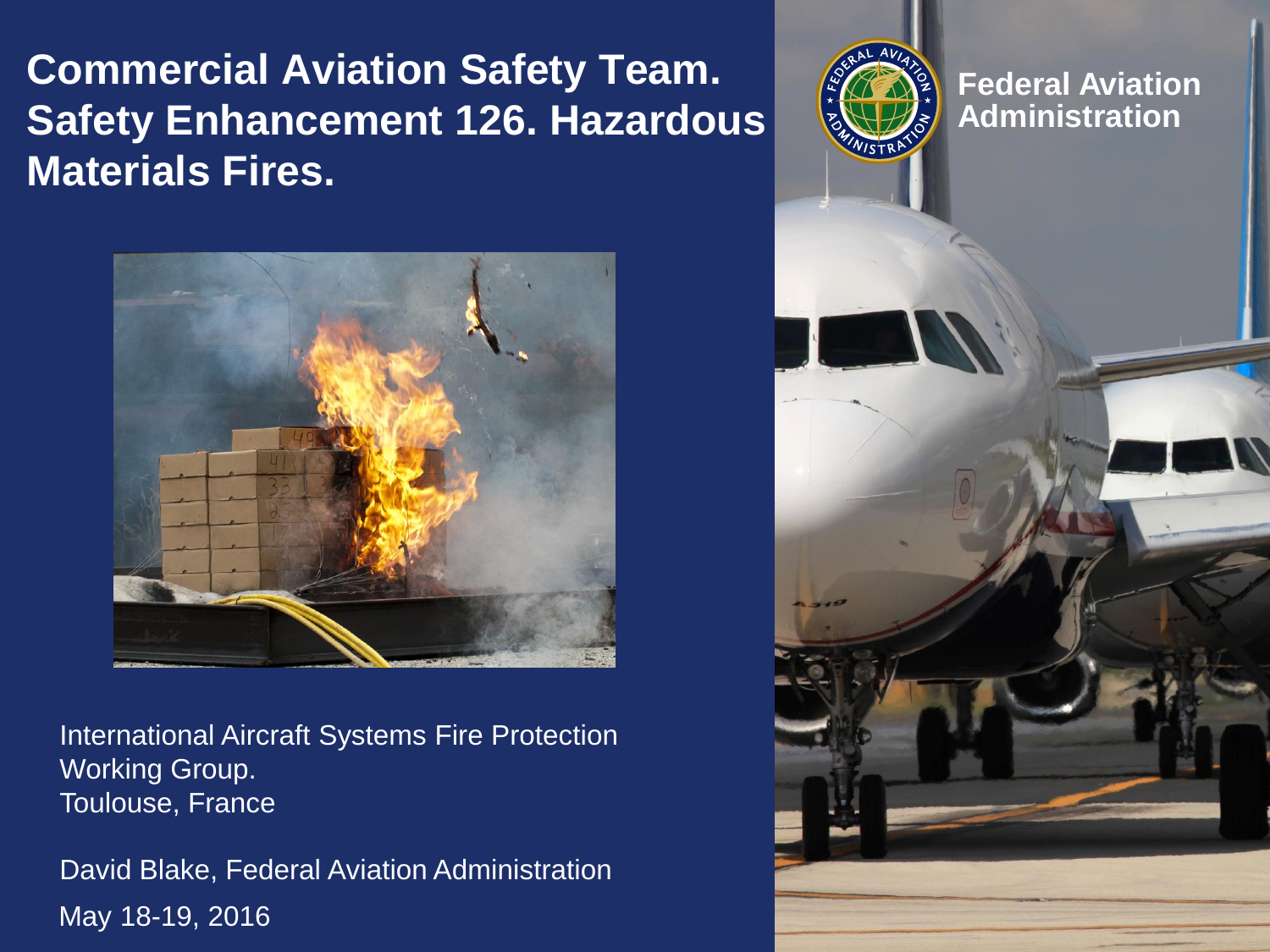# **CAST Process**

# $\text{CAST}$  | The Commercial Aviation



**About Us News & Information** 

**Global Strategy** 

**Safety Resources** 

Home | Contact Us | Site Map

## **Organization and Procedures**

Senior-level safety officials from CAST organizations meet regularly. This group, under the direction of a government and industry co-chair, sets overall policy and oversees the activities of the following working groups:

#### Joint Safety Analysis Teams (JSATs) perform data analyses.

JSATs perform in-depth analysis of a particular accident category. A JSAT examines the sequence of events leading up to each accident studied and then identifies ways to eliminate potential precursors and contributing factors. The intervention strategies are then evaluated for their potential effectiveness.

#### Joint Safety Implementation Teams (JSITs) develop safety enhancements.

JSITs determine the feasibility of the intervention strategies identified by the JSATs. Each JSIT then develops and recommends a detailed plan of action for industry and government to implement the recommended safety enhancements.

#### Joint Implementation Measurement Data Analysis Team (JIMDAT) develops a master safety plan, measures effectiveness and identifies future areas of study.

The JIMDAT examines the proposed enhancements and assembles these into an integrated CAST Safety Plan for approval by CAST.



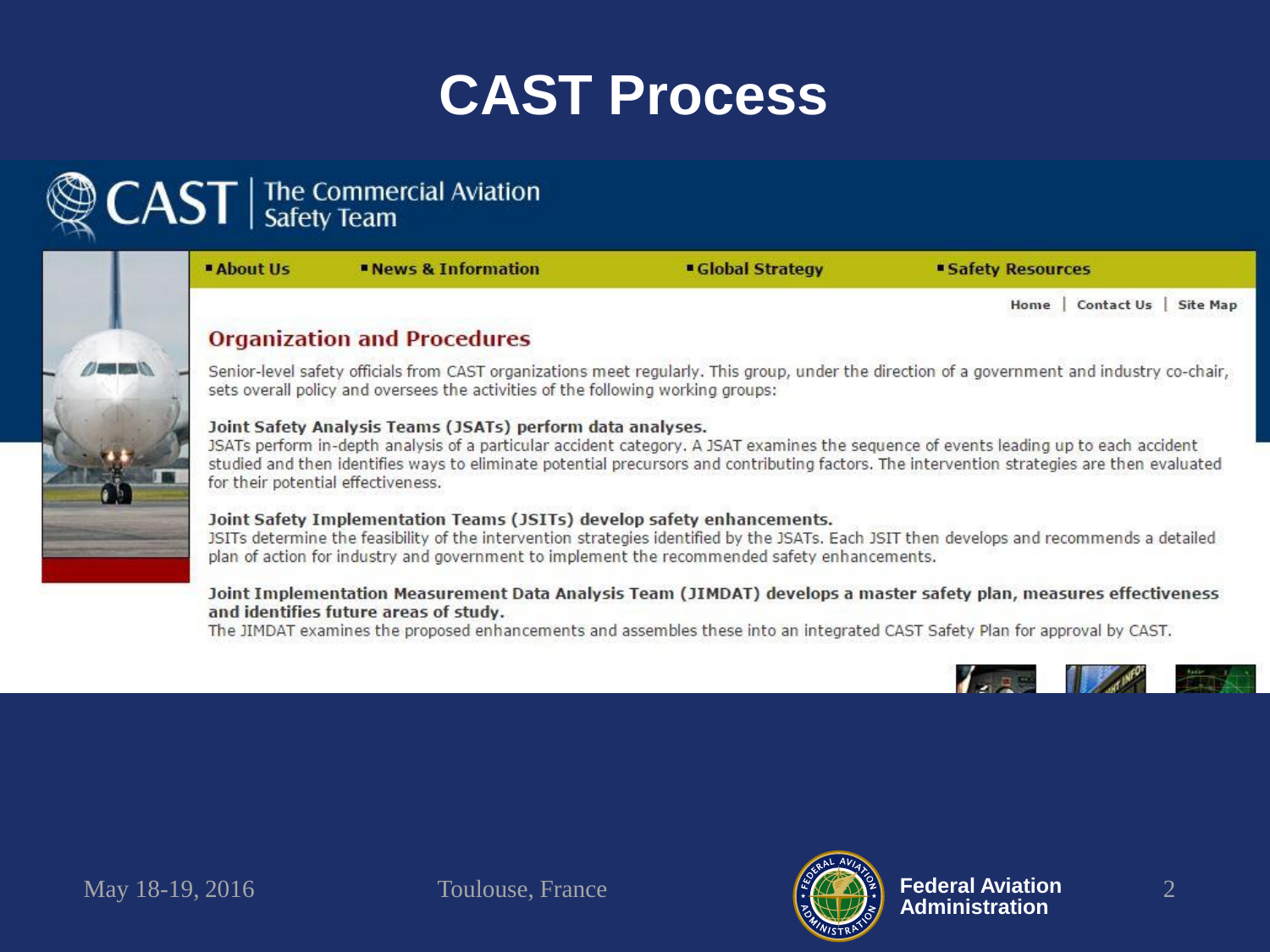# **Organization and Procedures**

Senior-level safety officials from CAST organizations meet regularly. This group, under the direction of a government and industry co-chair, sets overall policy and oversees the activities of the following working groups:

- **CAST process is designed to be a voluntary agreement to implement recommendations without formal regulatory rulemaking activity.**
- **CAST establishes SE 126. Mitigation of Hazardous Material Fires.**
- **JSAT is formed.**

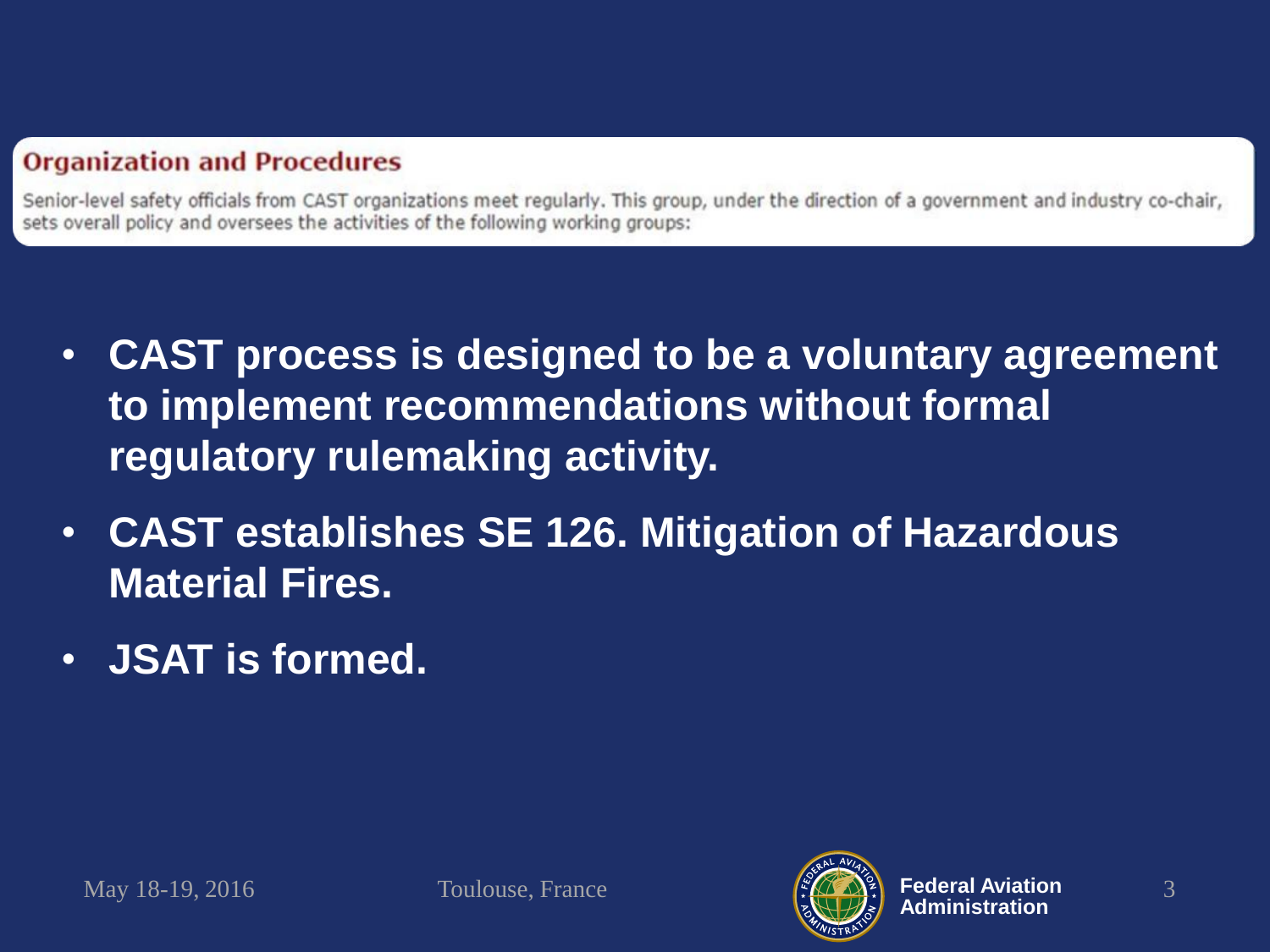### Joint Safety Analysis Teams (JSATs) perform data analyses.

JSATs perform in-depth analysis of a particular accident category. A JSAT examines the sequence of events leading up to each accident studied and then identifies ways to eliminate potential precursors and contributing factors. The intervention strategies are then evaluated for their potential effectiveness.

- **JSAT members include airframe manufacturers, operators, regulatory agencies, and pilot unions.**
- **Inflight Cargo Fire Accidents Analyzed:**
- **UPS DC-8 Philadelphia 2006**
- **UPS 747 Dubai 2010**
- **Asiana 747 Crashed at sea near Jeju, Korea 2011**
- **JSAT analyses is completed.**

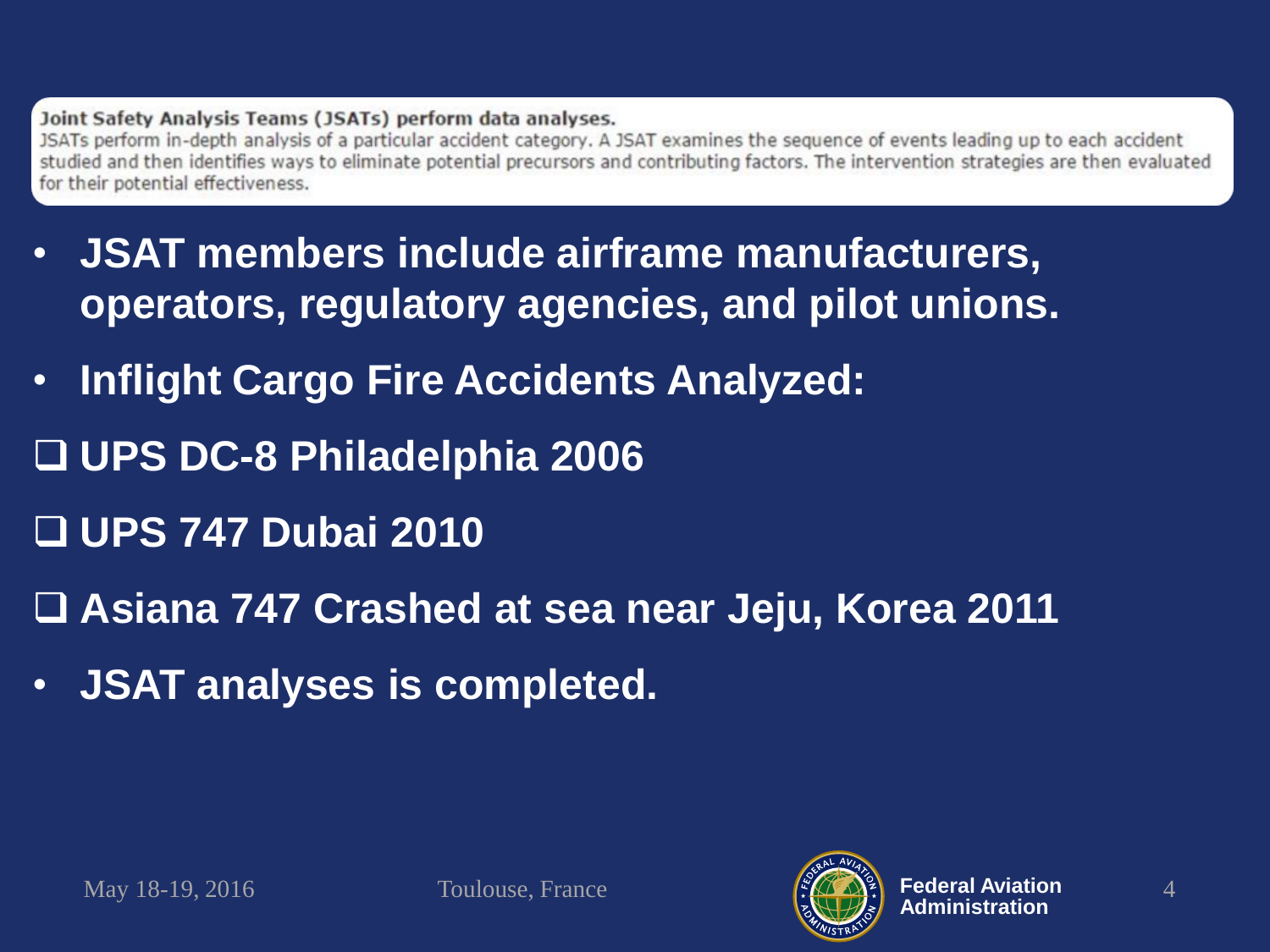### Joint Safety Implementation Teams (JSITs) develop safety enhancements.

JSITs determine the feasibility of the intervention strategies identified by the JSATs. Each JSIT then develops and recommends a detailed plan of action for industry and government to implement the recommended safety enhancements.

- **JSIT comprised mostly from previous JSAT.**
- **The detailed implementation plans (DIPs) includes cost to implement the various recommendations.**
- **Recommendations can be directed at manufacturers (aircraft design), operators (procedures), and/or regulators (guidance material).**
- **JSIT DIP development mostly completed. (Some JIMDAT feedback and refinement under consideration)**